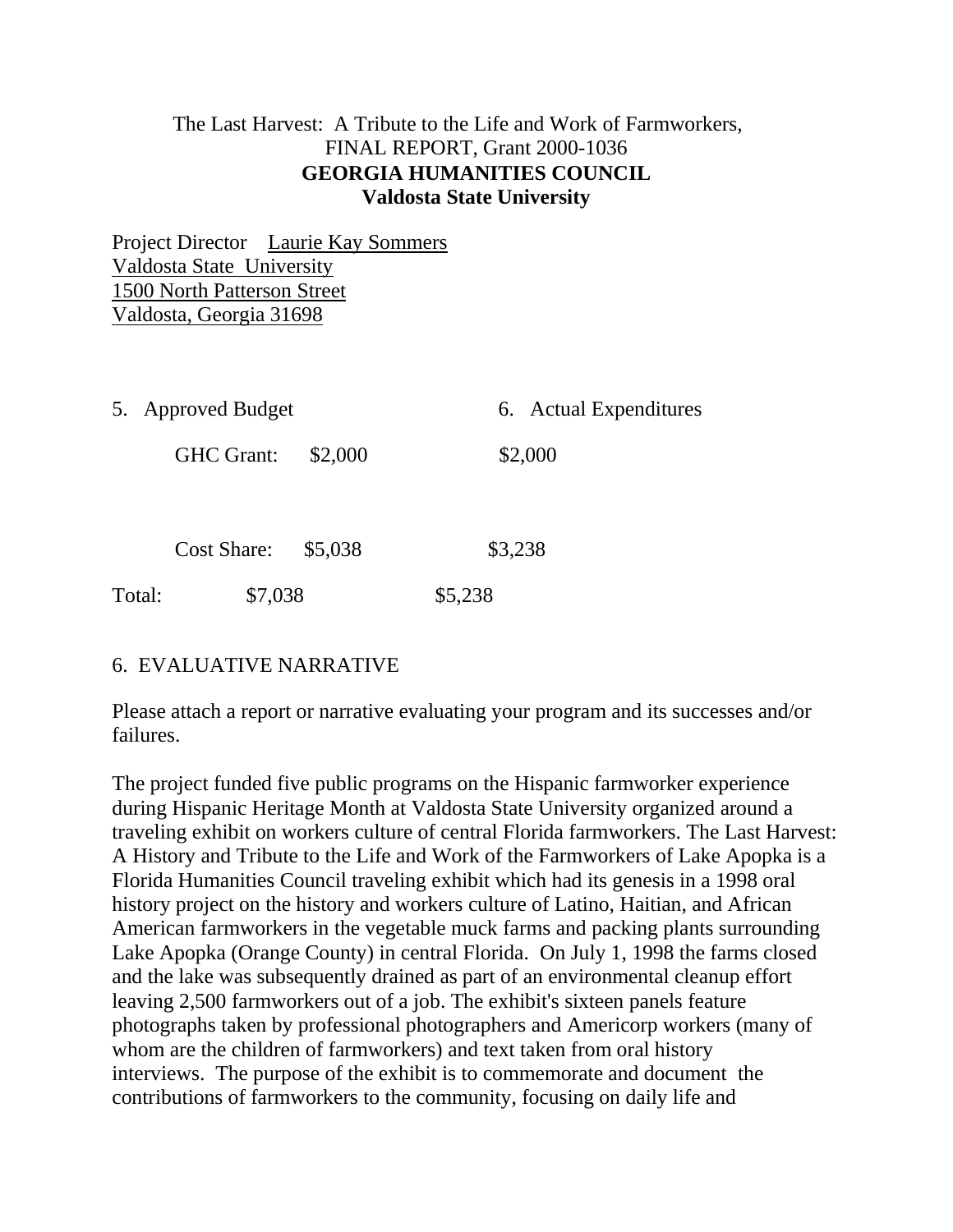work. Images include work in the fields, work in the vegetable packing houses, and scenes at home, with identifying captions and interview excerpts from the farmworkers themselves. The exhibit addresses the humanities topics of oral history and occupational folklife, or work-related skills made up of the knowledge, customs, traditions, stories, jokes, music, and lore of different jobs or occupations.

The purpose of this GHC-funded project was to provide a series of interpretive public programs which, like the exhibit itself, attempted to correct misconceptions, facilitate community dialogue through cross-cultural education of the citizenry, and provide greater insight into the issues and culture of farmworker communities in the region. In addition to a month-long series of public programs, the project included four new exhibit panels (see enclosed CD) with overview information and photos about the work and culture of farmworkers in South Georgia. The project was very successful in meeting these goals through the content of programs and educating those in attendance. It was less successful in attracting a large cross-section of the community to the programs, as mentioned above. As a first attempt of such a topic in the local community, however, these programs provide a solid foundation on which to build. In the future, project director Sommers also hopes to re-shape some of the project materials into a learning kit for teachers, perhaps disseminated on the web, on farmworker culture in South Georgia. In this way, it is hoped that the project eventually will meet its goal of reaching educators and a larger cross-section of the community. TIMES, DATES, AND LOCATIONS OF ALL YOUR PROGRAM EVENTS AND SESSIONS (all dates, 2002, all locations on VSU campus in buildings indicated)

**The Last Harvest: A Tribute to the Life and Work of Farmworkers exhibition**, Biology/Chemistry Building first floor foyer, **September 23 to October 4, 2000**; University Center foyer, **October 5-31**, a Florida Humanities Council traveling exhibit with four new panels on South Georgia Hispanic farmworkers, designed by Jim Hornsby (graphic designer, VSU Art Dept.) and curated by Dr. Laurie Sommers.

**Thursday Sept. 26**, **2000, Performance by Los Bandits**: 5-piece, bilingual Tex-Mex band from Kalamazoo, Michigan, headed by former farmworkers René Meave and Guillermo Martinez, used original and traditional compositions and humor to address issues such as ethnic labels, cultural values, and the farmworker struggle. New Biology/Chemistry Building Large Auditorium, 7:30 p.m.

**Tuesday Oct. 1, 2000, The Last Harvest: A Tribute to the Life and Work of Farmworkers, exhibition opening reception** with a slide talk by Dr. Laurie Sommers and dramatic presentation of Sommers' farmworker interviews from the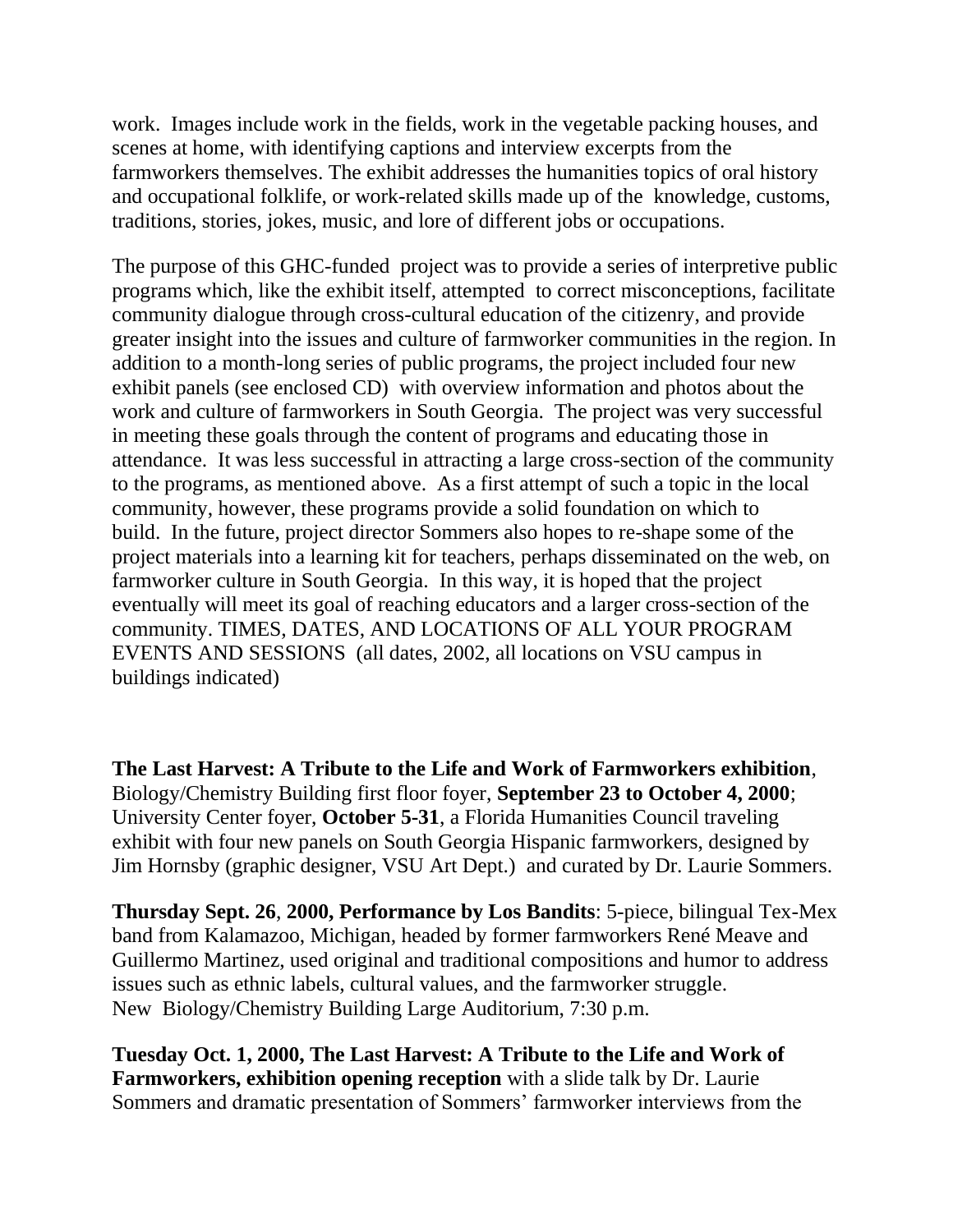original Last Harvest documentation project by students in Prof. Deborah Morgan's Oral Interpretation class (COMM 3010). New Biology/Chemistry Building Large Auditorium, 7:30 p.m.

**Thursday Oct. 10**, **2000, Traditional Arts and the Politics of Culture in Georgia's Newly Settled Hispanic Community**, an illustrated slide-talk on applied folklore in Dalton and Whitfield County in northwest Georgia, by Martha J. Nelson, former director of Traditional Arts Program, Creative Arts Guild, Dalton, GA, University Center Theater, 7:30 p.m.

**Friday October 11, 2000, Field trip to Coggins Farm, Echols County**, one of the largest employers of Hispanic farmworkers in the area. Led by Dr. Susan Wehling, Department of Modern and Classical Languages, VSU.

**Tuesday Oct. 22, 2000, Forum on local and state Hispanic community work**, University Center Theater, 7:30 p.m., Julissa Clapp, Farmworker Health Clinic; Dawson Morton, Farmworker Division of Georgia Legal Affairs; Doug Grove, Department of Labor; Pedro Arroyo, S. GA Outreach Office, UGA RDC and member Valdosta Project Change Amigos group.

**Tuesday Oct. 29, 2000, Music in Florida Farmworker Communities**, a talk using images and field recordings from the1995 Mexican Music Survey with Bob Stone, Outreach Coordinator for the Florida Folklife Program, 7:30 p.m., University Center Theater.

# AUDIENCE INFORMATION

1. Total number in attendance at all sessions 285

If the figure above represents a cumulative total in which one person may be counted several times, please estimate as accurately as possible the actual number of individuals who attended the program, and rewrite here. \*\*This figure does not reflect those persons who viewed the exhibit while it was up at two locations at VSU: estimated total viewership plus program attendance= 500

September 26, 2002, Los Bandits (100 attendance) October 1, 2002, Last Harvest exhibit opening program. (20 attendance)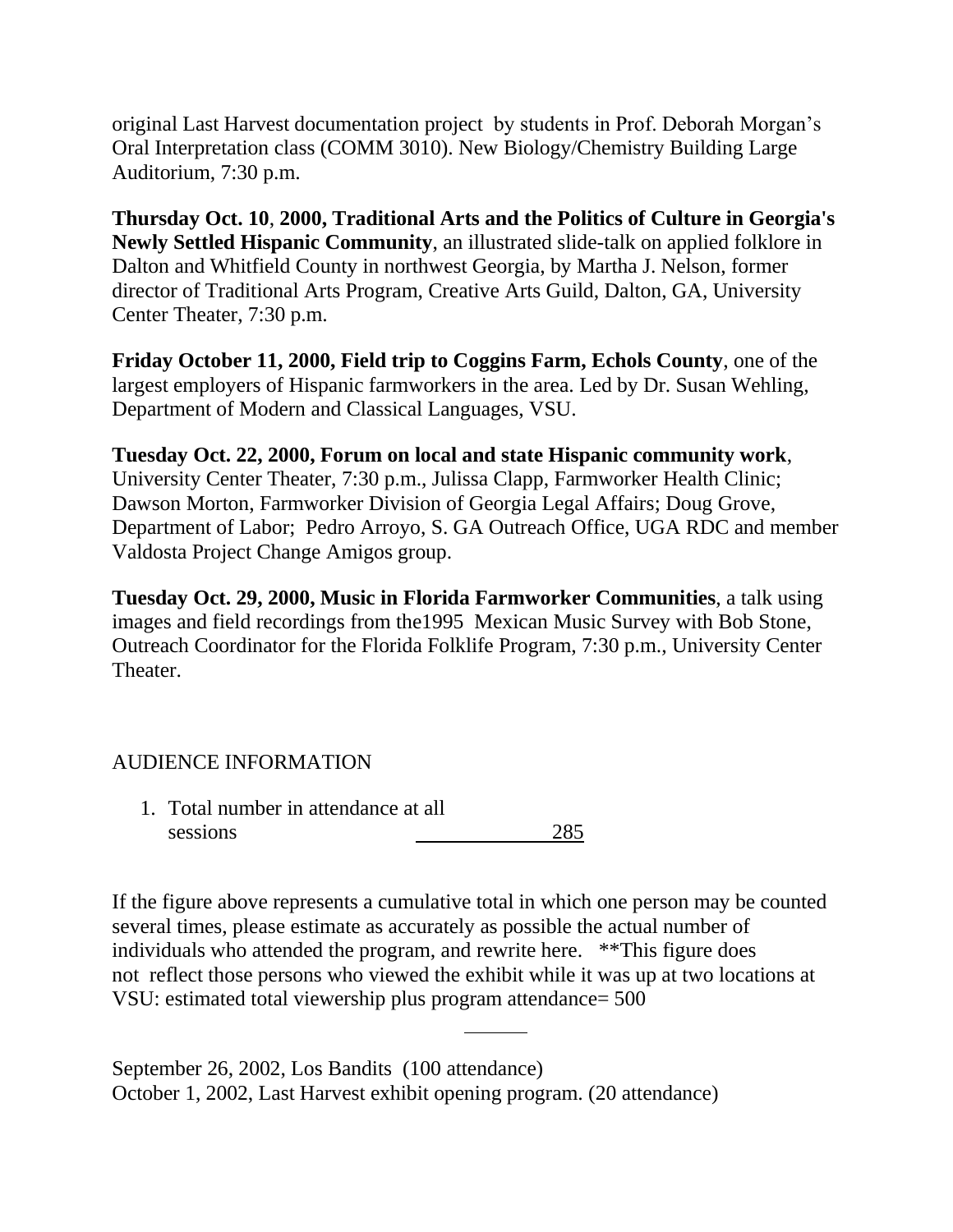October 10, 2002 Traditional Arts and the Politics of Culture. (45 attendance) October 11, 2002, Field Trip to Coggins Farms (35 in attendance) October 22, 2002, Forum on Hispanic Issues and Community Work (35 attendance) October 20, 2002, Music in Florida Farmworker Communities (40 attendance)

1. Estimate the audience profile with reference to sex, age, ethic representation and educational level.

| <u>SEX</u>                 |     | <b>EDUCATIONAL LEVEL</b>                                |       |  |
|----------------------------|-----|---------------------------------------------------------|-------|--|
| Male                       | 40% | Elementary                                              | 1%    |  |
| Female<br>60%<br>students) |     | <b>High School</b><br>80%<br>(majority current college) |       |  |
| AGE                        |     | College                                                 | 4%    |  |
| Under 12                   | 1%  | <b>Graduate Work</b>                                    | 14%   |  |
| $12 - 18$                  | 1%  | Professional/Tech<br>Training                           | $1\%$ |  |
| $18 - 25$                  | 80% |                                                         |       |  |
| $25 - 35$                  | 3%  | ETHNIC REPRESENTATION                                   |       |  |
| $35 - 55$                  | 5%  | Caucasian<br>70%                                        |       |  |
| 55 & up                    | 10% | African/Amer.<br>20%                                    |       |  |
|                            |     | Latino<br>9%                                            |       |  |
|                            |     | Asian<br>1%                                             |       |  |

1. Was the audience primarily made up of representatives of any specialized type of group, such as clubs, civic organizations, professional associations?

 $\overline{a}$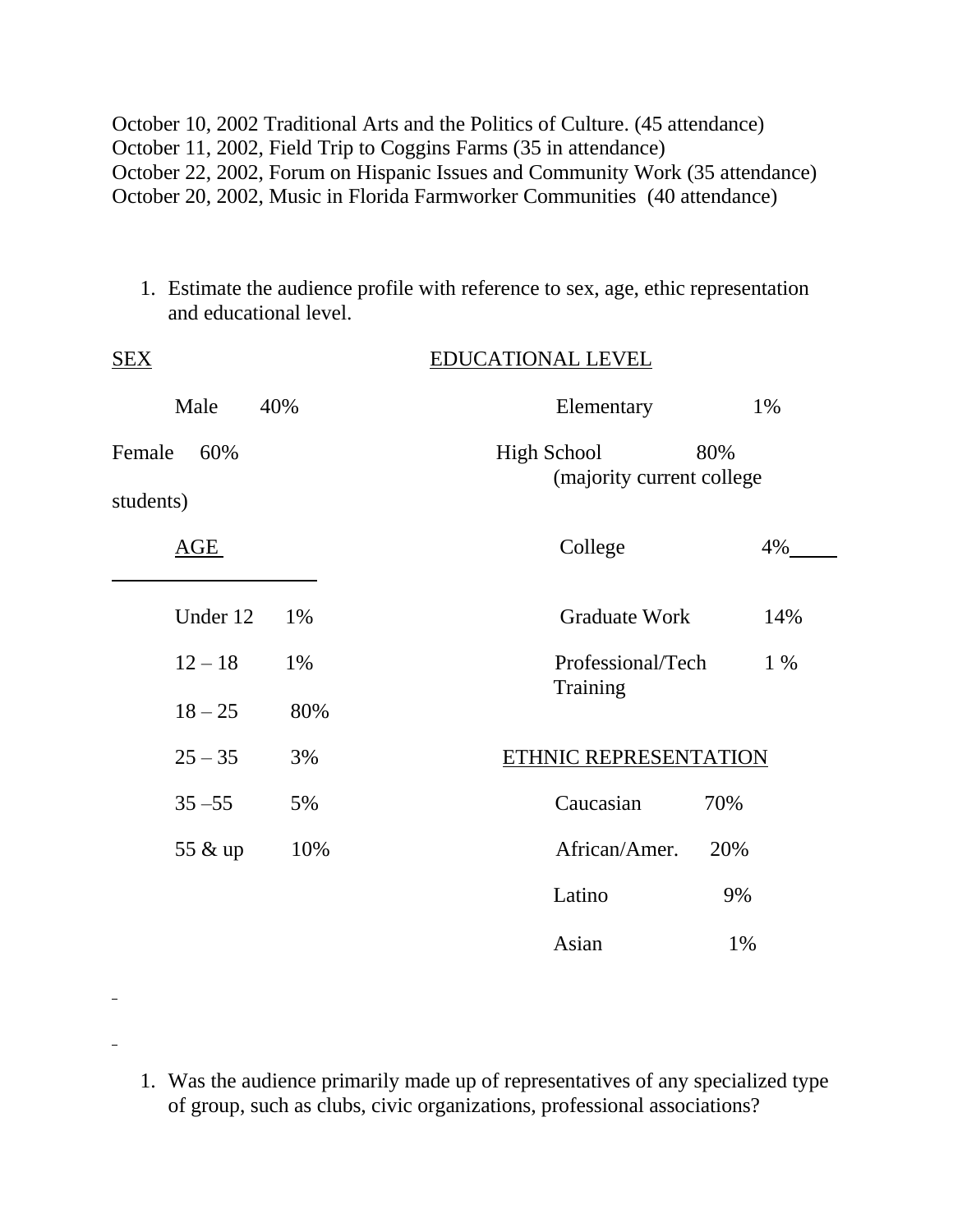The majority of audience members had some association to VSU, either students or faculty. The exception to this was the Los Bandits performance, which attracted 40 students from the ABAC High School and College Assistance Migrant Programs.

4. Briefly evaluate the project's success in reaching its target audience. Include your observations concerning reasons for the success or failure.

The exhibit failed to reach much of an audience outside VSU; it was originally intended also to reach educators who have increasing numbers of Hispanic students in the classroom, and others who may be working with increased Hispanic constituencies in the community. It is my experience throughout some 15 years of doing public humanities programs that events located on a university campus consistently fail to reach a large segment of the community at large. The failure to reach educators is probably due to lack of *personal* contact and encouragement of local teachers to attend: letters were sent to Spanish teachers in area schools, but this is not really an effective strategy without personal contact. This should have been followed up with phone calls, etc. In general, personal contacts and invitations seem to work best with audiences in general, and this is very labor intensive. An exhibit on Mexican fiestas at my former place of employment, Michigan State University Museum, for example, required arranged transportation on campus in order to facilitate attendance by the local largely working class (but unlike Valdosta, settled as opposed to migrant) Mexican community. Not surprisingly, the best attended event was the opening Los Bandits performance. The attendance of students from ABAC's HAMP and CAMP programs, mentioned in (3) above, was due to contacts with a former student of the co-director's who is now working with these programs.

#### **PUBLICITY**

How were the media (newspapers, TV and radio) involved in the promotion of the program? If so, how? Which stations/networks and/or publications were used?

Both the Valdosta Daily Times and the VSU Spectator covered the event. In addition, La Voz Latina radio program by Dr. Manuel Cachán, (based at VSU WVVS FM student radio station) which has a large audience in the local Hispanic community, announced the events and did a special promo for Los Bandits.

A flyer for all VSU Hispanic Heritage Month events (including those sponsored by GHC) was sent to all VSU faculty and staff and posted around campus and the community.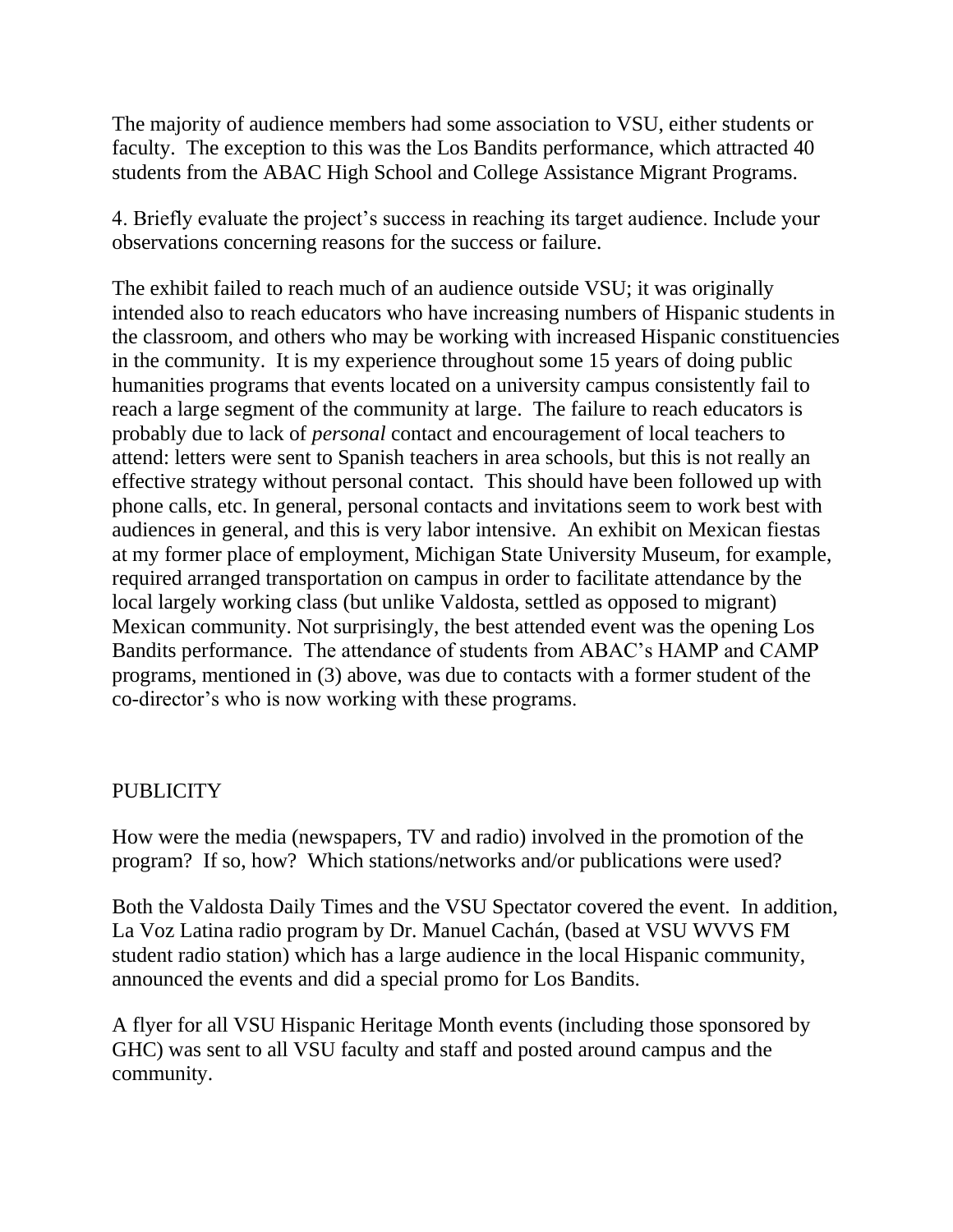How did you inform your local elected representatives (federal and state) of your program? Please attach copies of letters sent.

Local elected representatives were notified by letter (see attachments).

## AUDIENCES' EVALUATION OF PROGRAMS

There was no formal evaluation form or evaluator team used for this project. It took all the resources of the project co-directors to carry out this ambitious program (and Valdosta's only major event to recognize Hispanic heritage month) by doing local arrangements, publicity, program development, and program presentation. One audience member, a visiting VSU scholar in the Modern and Classical Languages Dept. who attended most of the programs, commented that they were very well done and that it was a shame that more members of the community did not take advantage of it.

## FACILITATOR'S EVALUATION OF PROGRAMS

In general Project Director Sommers was very pleased with the quality and content of all of the programs. This was the first time that there had been a program on farmworker culture in the Valdosta community. The fact that this is still such a misunderstood and marginalized group may have accounted in part for the lack of community-wide attendance and interest. The Los Bandits performance was particularly successful in terms of attendance and the use of music and personal testimony by the performers, both former farmworkers, to convey information in an entertaining and effective manner. The exhibit opening reception program included photographs from the South Georgia Folklife Project research to date on Hispanics traditions in South Georgia and focused on the theme "misconceptions." A particularly felicitous collaboration was that between Deborah Morgan of the Theater Department and project director Laurie Sommers on the development of a dramatic script based on actual interviews with Florida farmworkers whose experience was featured in the exhibit. Four students in Morgan's COMM 3010 presented the script in a dramatic reading which proved a most effective method for enriching the audience's understanding of the farmworker experience in their own words. The two slide-talks by Martha Nelson and Bob Stone respectively enriched the perspective to include a variety of customs and traditional arts of migrant and settled farmworker communities in the region. Susan Wehling reported that the issues forum had a very lively discussion about the legality of farmworkers. She felt that four speakers, however, was too many for the time limit: two or three would better. In general,